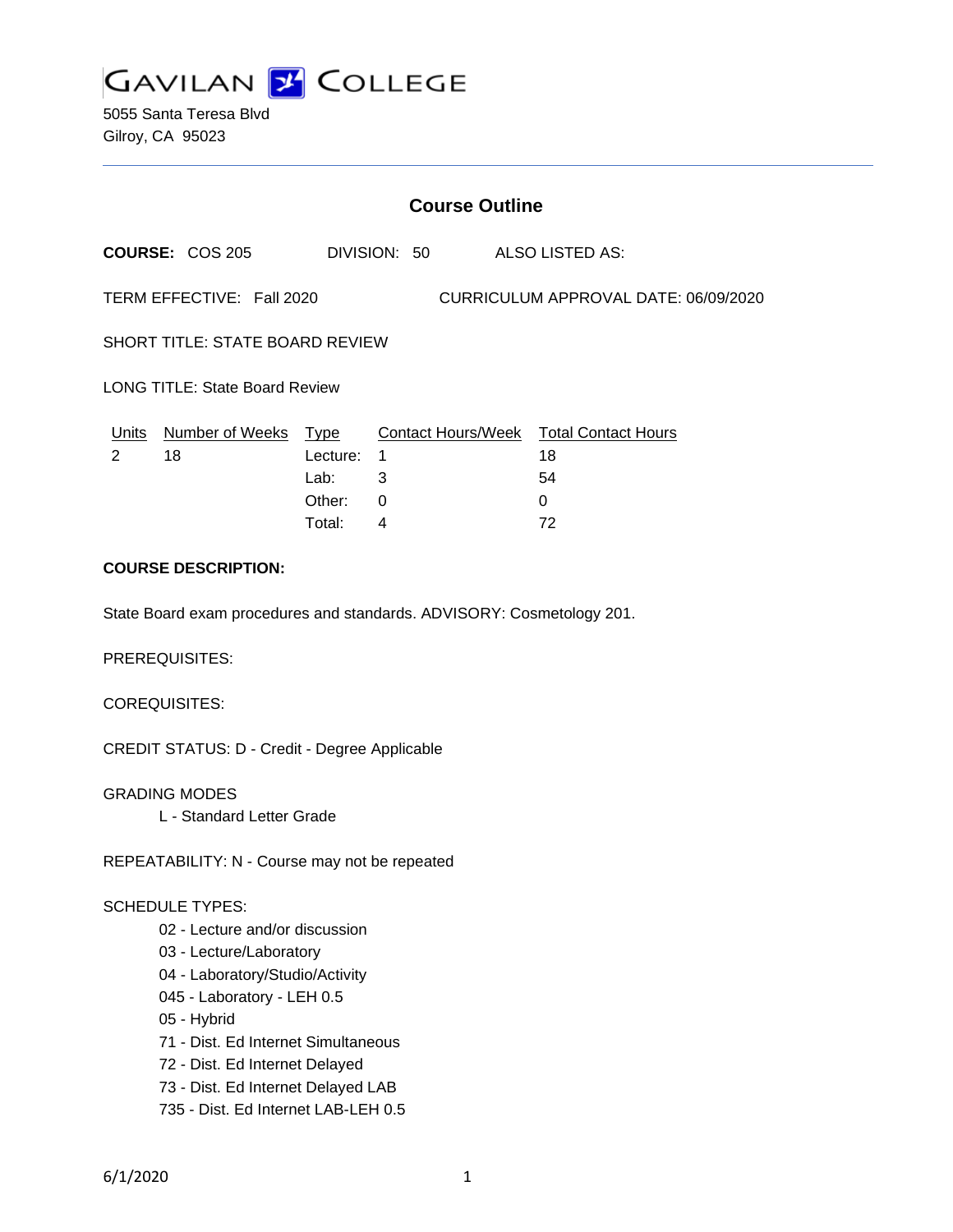# **STUDENT LEARNING OUTCOMES:**

1. Demonstrate all practical training procedures to required state board standards.

Measure of assessment: demonstration, practical exam

Semester/Year assessed, or planned Semester/Year of assessment: Spring 2019

2. Describe the theory training, related to the cosmetology profession, to required state board standards.

Measure of assessment: written exam

Semester/Year assessed, or planned Semester/Year of assessment: Spring 2019

# **CONTENT, STUDENT PERFORMANCE OBJECTIVES, OUT-OF-CLASS ASSIGNMENTS**

Curriculum Approval Date: 06/09/2020

1 Hour

CONTENT: Introduction and instructions for students. Information on what to expect on the written part of the state board exam.

STUDENT PERFORMANCE OBJECTIVES (SPO): Explain the course requirements. Discuss the types of material that might be found on the written state board exam.

### 4 Hours

CONTENT: Review soft permanent waving, color application, and wet styling; including the types of written questions that might appear on the state board exam. Written tests on material covered.

SPO: Explain the procedure for soft permanent waving; including band/rod placement, application of solution, rinse/blot, neutralize, and clean up. Explain the reason for the P.D. test. Discuss both color application and wet styling.

### 2 Hours

CONTENT: Review razor cutting and Marcel iron and press comb; including questions that might be on the written state board exam. Written test on material covered.

SPO: Describe a graduation hair cut with a razor; including sectioning, guard placement, sanitation, and client safety. Explain thermal pressing.

2 Hours

CONTENT: Review information about manicures, pedicures, and nail sculpturing; including the types of written questions that could appear on the state board exam. Written Midterm.

SPO: Explain the steps for a manicure and a pedicure. Discuss the importance of disinfection and sanitation. Describe the process for acrylic application.

#### 4 Hours

CONTENT: Review information about hair coloring applications and bleaching. Review material about sodium hydroxide. Questions that might appear on the written state board exam will be presented. Written tests.

SPO: Explain the virgin bleach process, the dye back to natural procedure, and the use of sodium hydroxide; including station set-up, client safety and protection, sectioning, starting area, application on shaft, strand test, and sanitation and clean-up.

#### 3 Hours

CONTENT: Review information on make-up, facials, and eye-brow arch; including questions that might appear on the written part of the state board exam. Review all material covered to date in preparation for the written final.

SPO: Discuss the procedures for a plain facial; including client safety, cleansing, facial manipulation procedure, cream removal, astrigent application, and clean-up. Explain the application process for make-up and eye-brow arch.

2 Hours

Final Exam: Written

## **METHODS OF INSTRUCTION:**

Instructor lecture, lab demonstration, and student application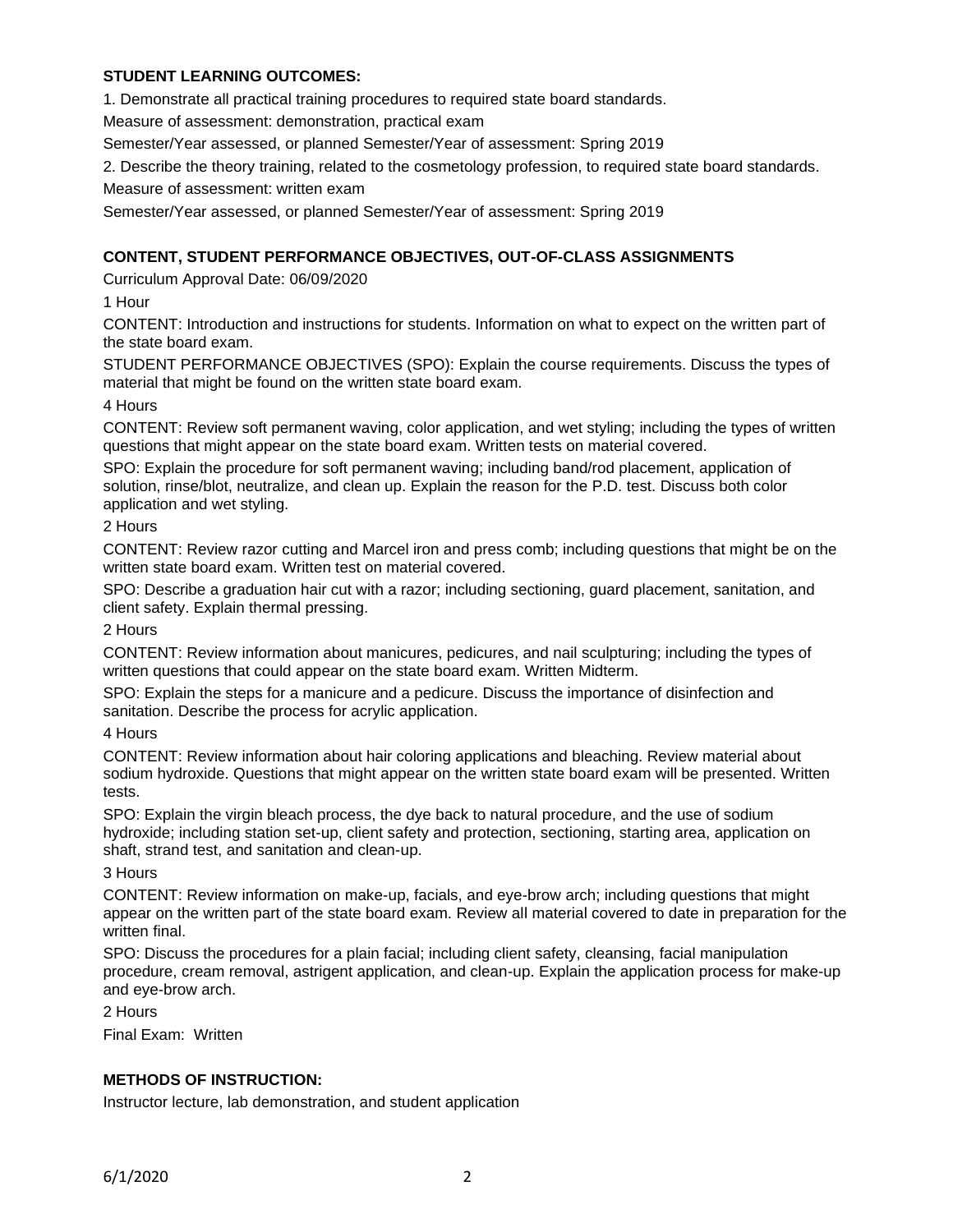# **OUT CLASS ASSIGNMENTS:**

Required Outside Hours: 2 Assignment Description: Read any handouts provided and review the syllabus and course requirements. Required Outside Hours: 8 Assignment Description: Review related chapters in the textbook. Study for tests. Required Outside Hours: 4 Assignment Description: Review appropriate chapters in the book and study for tests. Required Outside Hours: 4 Assignment Description: Review chapters in textbook relating to the topics. Study for written and practical midterm. Required Outside Hours: 8 Assignment Description: Review related chapters in the textbook and study for tests. Required Outside Hours: 10 Assignment Description: Review corresponding chapters in the textbook, as well as previous chapters and study for written and practical finals.

# **METHODS OF EVALUATION:**

Problem-solving assignments Percent of total grade: 50.00 % Percent range of total grade: 40% to 60% Quizzes; Exams Skill demonstrations Percent of total grade: 50.00 % Percent range of total grade: 40% to 60% Performance Exams

# **REPRESENTATIVE TEXTBOOKS:**

Required:

Milady. Milady Standard Cosmetology textbook and Milady Standard Cosmetology Theory Workbook and Milady Standard Cosmetology Practical Workbook and Milady Standard Cosmetology Study Guide: The Essential Companion and State Board review book. CENGAGE Learning, 2012. Or other appropriate college level text.

Reading level of text, Grade: 12Verified by: Dana Young

Other textbooks or materials to be purchased by the student: Cosmetology Kit